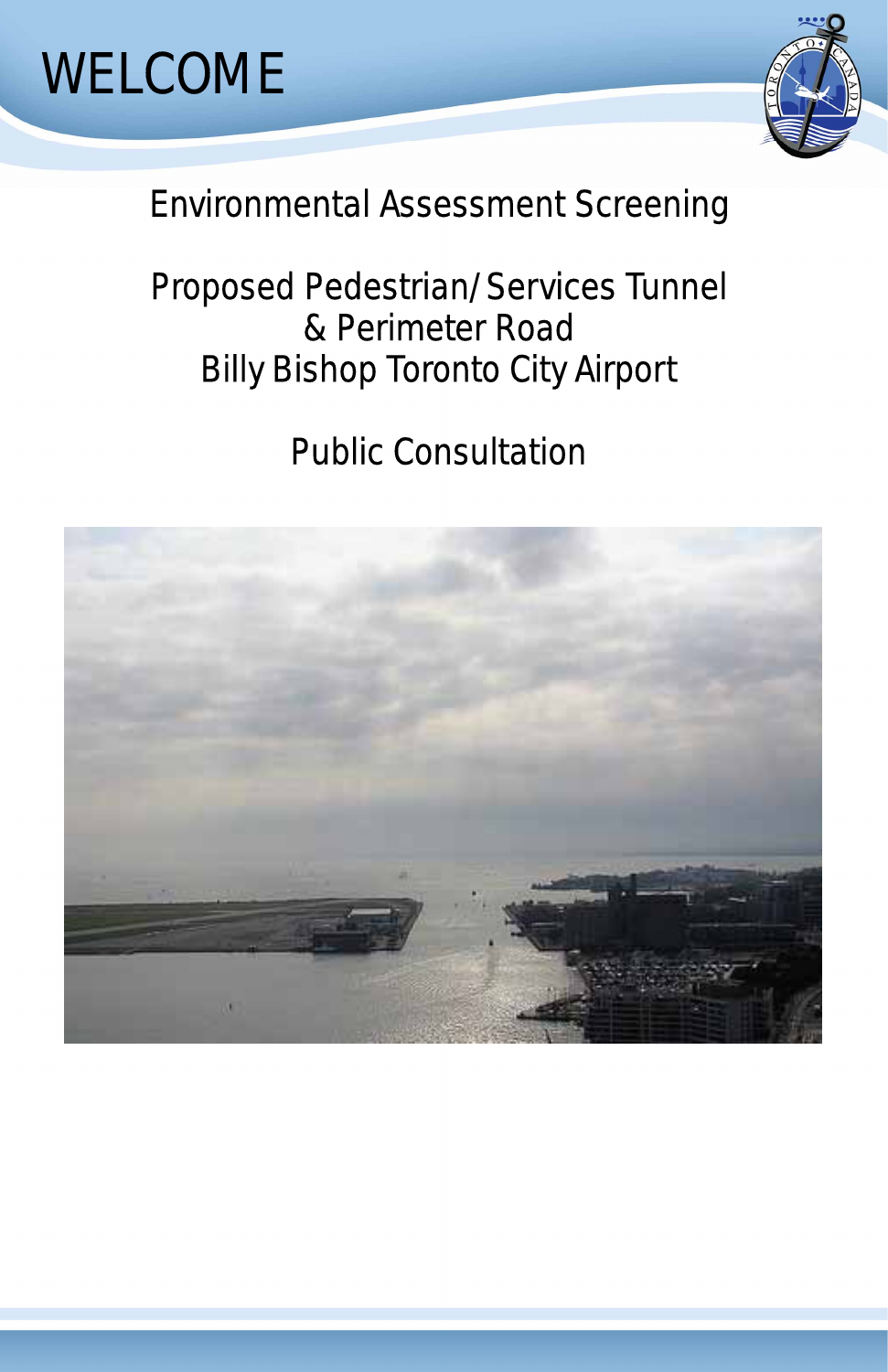# PROJECT DESCRIPTION



- Pedestrian/services tunnel access through the bedrock under the Western Gap of the Toronto Harbour, including moving sidewalks;
- Elevator/escalator/stairwell facilities at either end of the BBTCA Tunnel to transition between the tunnel access elevation and ground level;
- Connecting structures between the elevator/escalator/ stairwell facilities and the existing ferry Passenger Transfer Facility buildings on the land and airport sides;
- Potentially minor reconfiguration of the existing access, circulation and parking areas on the land and airport sides; and
- Construction of an airport perimeter road using material excavated from the tunnel access.

The total length of the BBTCA Tunnel would be approximately 130 - 180 m with a width of approximately 8 - 10 m and height of approximately 5 - 8 m. The approximate depth of the tunnel access would be 25 - 40.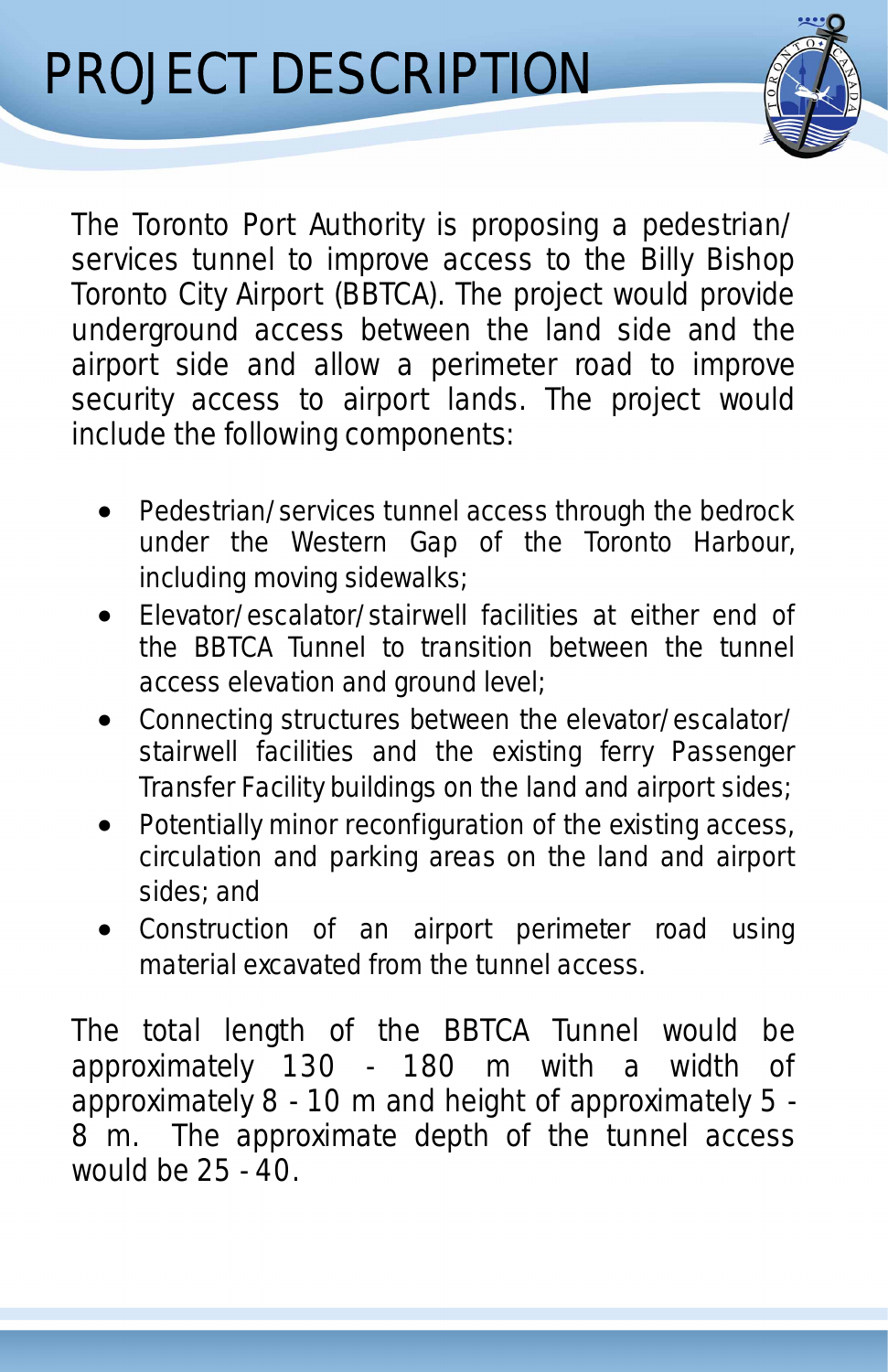### Environmental Assessment Screening

# EA Screening



For the proposed project, the TPA is undertaking an environment assessment screening under the Canada Port Authority Environmental Assessment Regulation ("CPA Reg").

The screening will assess potential impacts of the construction and operation of the proposed project in accordance with the CPA Reg., including:

• on the biophysical environment (for example: vegetation, wildlife, air quality and noise)



• and on human health and socio-economic conditions



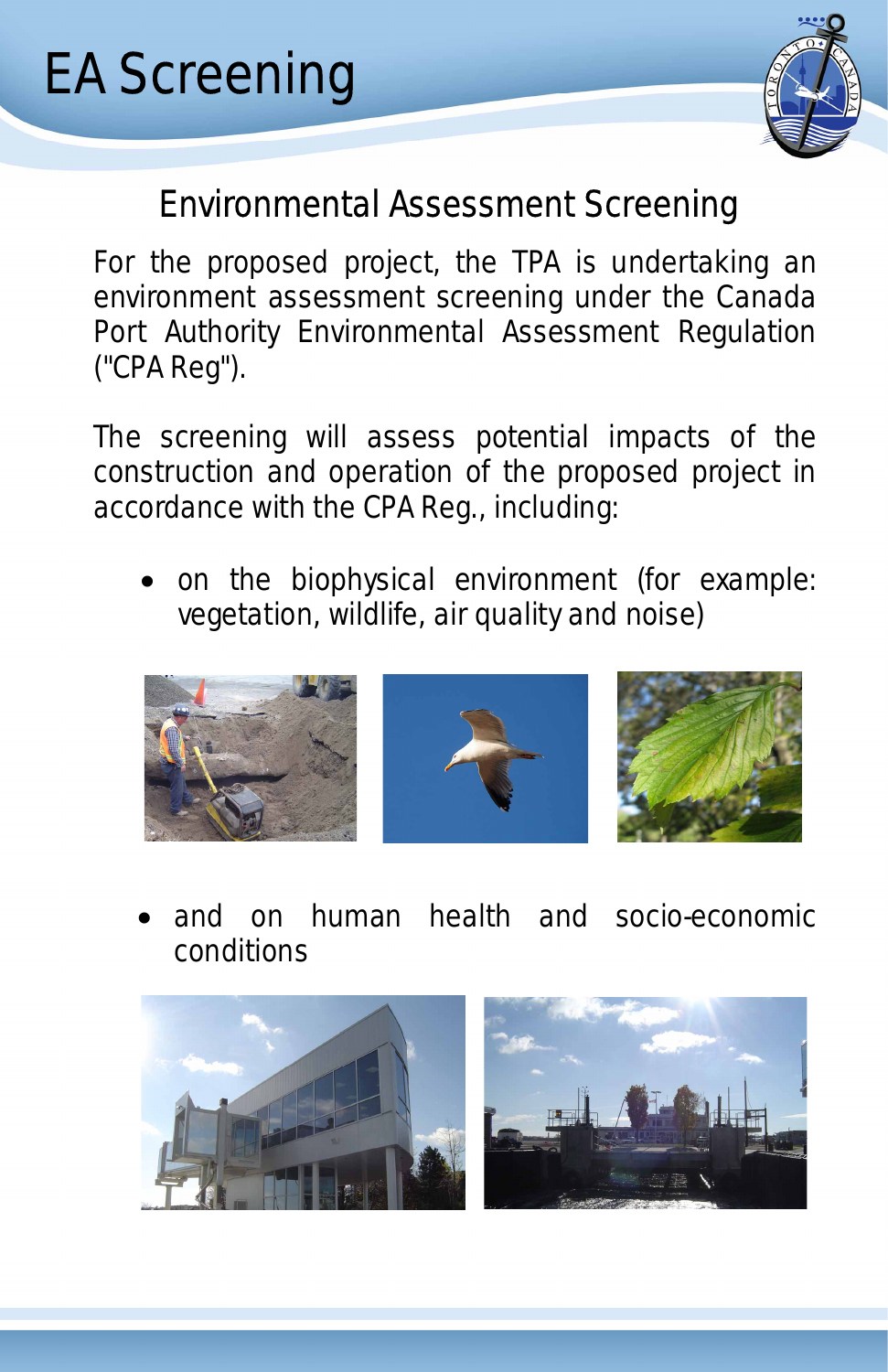### Proposed Pedestrian/Services Tunnel & Perimeter Road

## PROJECT LOCATION



The location of this project is Toronto, Ontario at the foot of Eireann Quay (formerly called Bathurst Street). The Billy Bishop Toronto City Airport Tunnel (BBTCA Tunnel or "the Project") would go through the bedrock that joins the land side and airport side under the approximately 120 m wide Western Gap.

The approximate location of the perimeter road will generally follow just inside the airport's security fence as illustrated above.

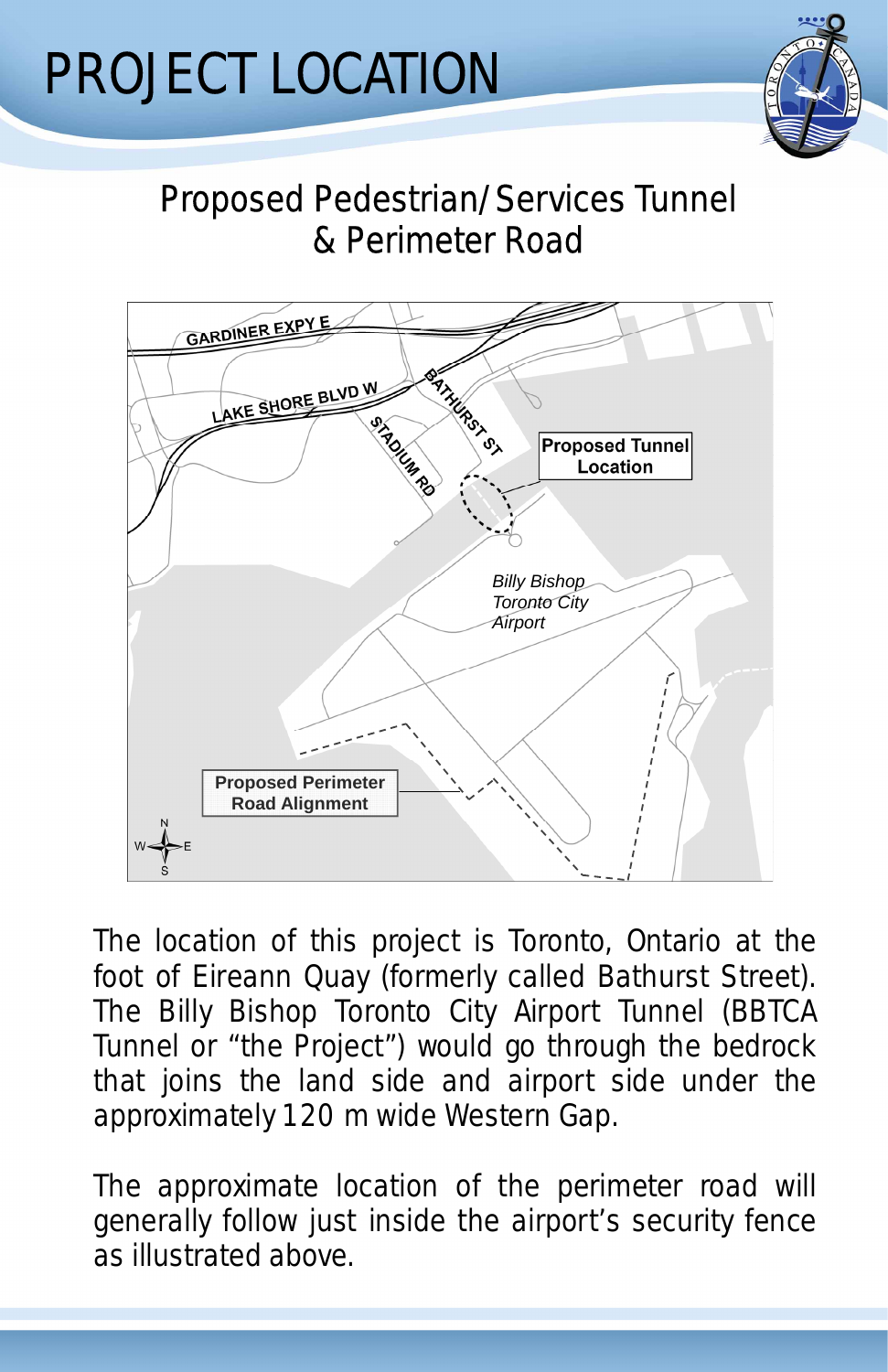# CONSULTATION



The public consultation will provide opportunities for interested parties (including government agencies, First Nations, local residents, ratepayers' associations, nongovernment organizations and the public) to obtain information about the proposal and provide comments and input.



To initiate the screening and consultation, letters and the project description have been sent to:

- Government Agencies (Federal and Municipal)
- First Nations
- Non-Government Organizations/Community Groups

Public notices of the screening and initial public meeting were sent to local residents, placed in newspapers and provided to various community and business organizations.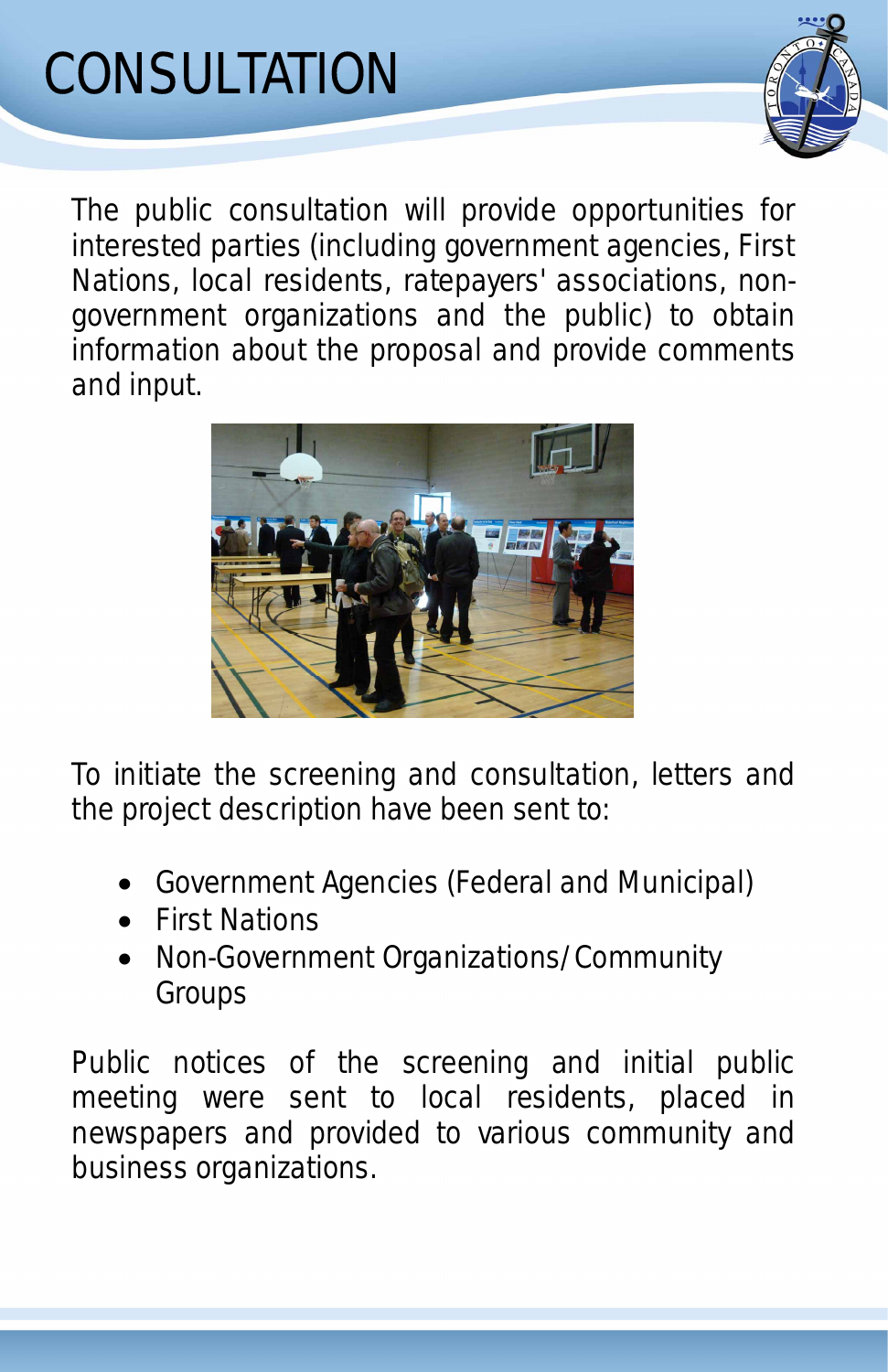

#### Pedestrian Tunnel under the Wilhelminaplein— Rotterdam, Netherlands (*Zwarts & Jansma Architects)*



![](_page_5_Picture_3.jpeg)

#### Pedestrian Tunnel at O'Hare International Airport — Chicago, USA (*Helmet Jahn, architect)*

![](_page_5_Picture_5.jpeg)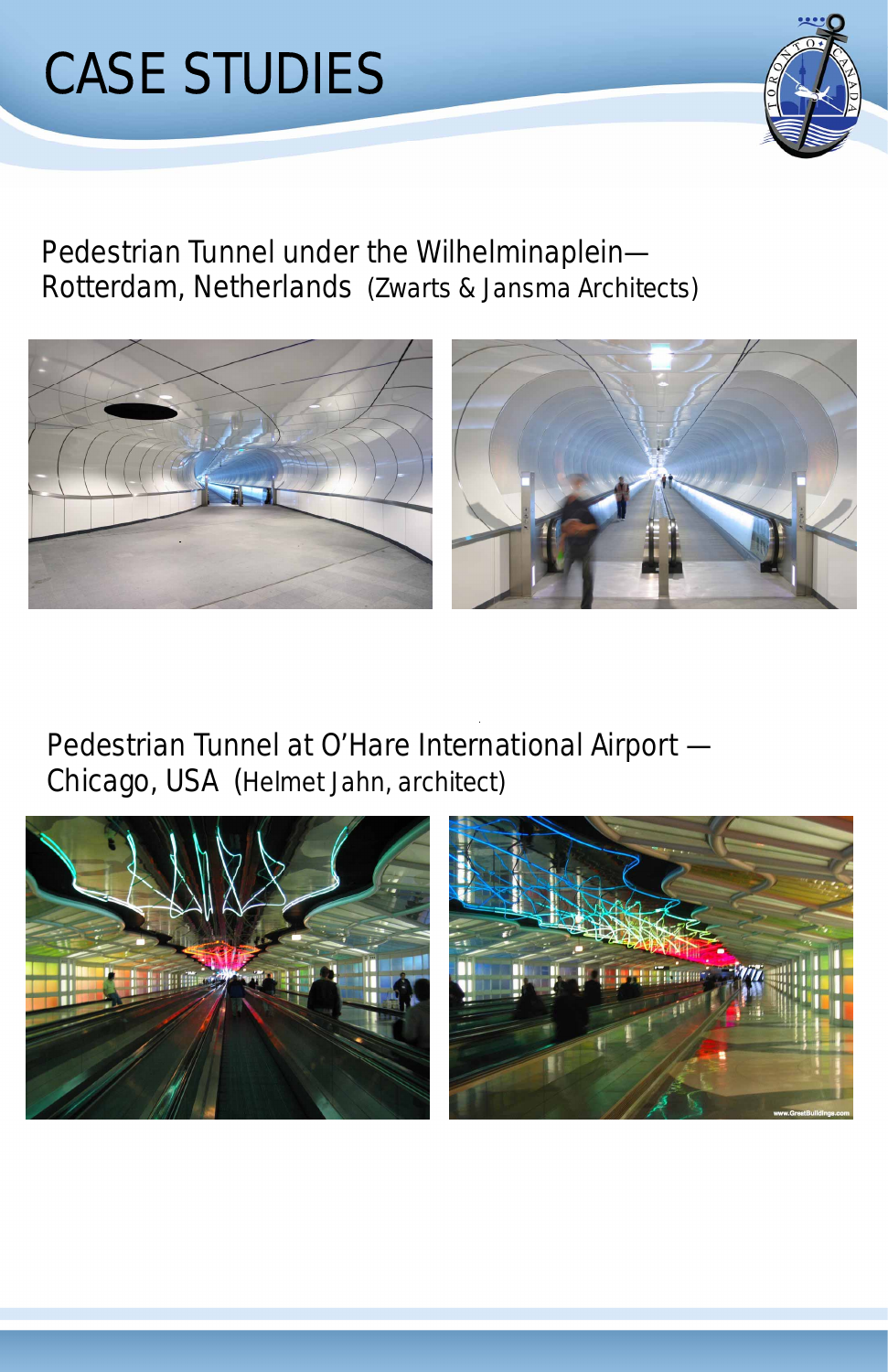## EXAMPLE DESIGNS

![](_page_6_Picture_1.jpeg)

These figures have been generated as conceptual designs for the project and are for illustrative purposes only.

#### Example Project Design (Birds-Eye)

![](_page_6_Figure_4.jpeg)

#### Example Project Design (Tunnel Level)

 $\leq$ 

Channel Width = 120 meter

![](_page_6_Picture_7.jpeg)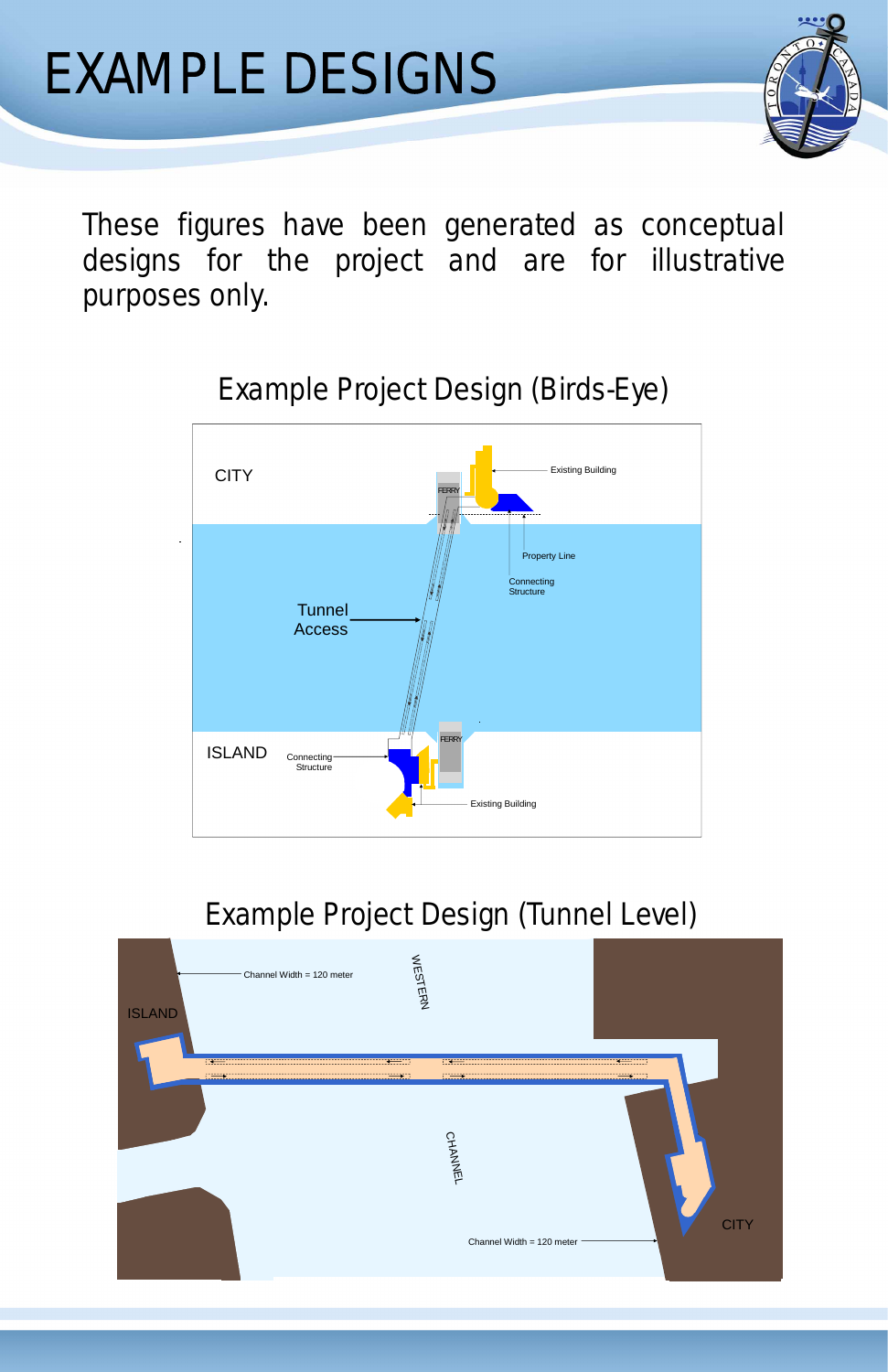# PROJECT SCHEDULE

![](_page_7_Picture_1.jpeg)

This EA screening is proposed to take place over a period of 6 months, running from March 2010 through August 2010.

![](_page_7_Figure_3.jpeg)

#### Screening Decision

4th quarter

Continuous **Consultation** *(Public, Agency, Stakeholder, First Nations)*